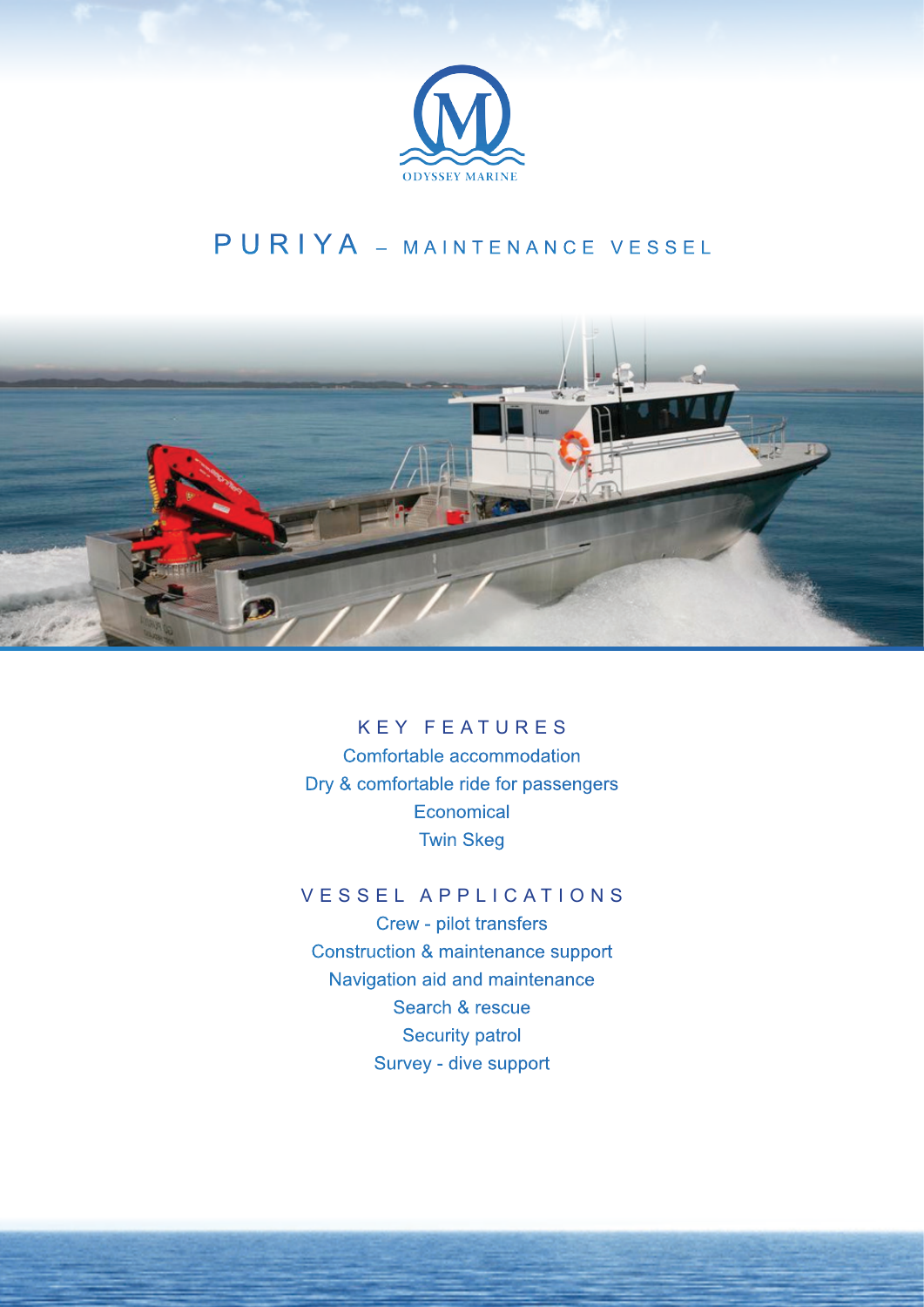| MAIN PARTICULARS:      |                                       |
|------------------------|---------------------------------------|
| Builder:               | <b>SBF Ship Builders</b>              |
| Design:                | Semi planning reverse chine mono hull |
| Construction:          | Aluminium                             |
| $L.O.A$ :              | 18.50m                                |
| Waterline length:      | 16.10m                                |
| Beam:                  | 4.80m                                 |
| Draft:                 | 1.30m                                 |
| Displacement:          | Refer to stability booklet            |
| Transport:             | Under own power                       |
| PRINCIPAL PARTICULARS: |                                       |
| Flag:                  | Australian, Dept of Transport W.A.    |
| Year of build:         | 2009                                  |
| Place of build:        | Fremantle W.A.                        |
| Class notation:        | N.S.C.V Code, 2B & 2C                 |
| 2B Survey:             | 200nm-safe anchorage                  |
| 2B Survey:             | 2 Special personnel + 4 Crew-berthed  |
| 2C Survey:             | 30nm-safe anchorage                   |
| 2C Survey:             | 12 Pax + 2 Crew-unberthed             |
| M & H No:              | 6478                                  |
| S.P.V. No:             |                                       |
| Call sign:             | <b>VNW 6267</b>                       |
| PROPULSION & MACHINERY |                                       |
| No. of mains:          | 2                                     |
| Engines HP:            | 2 x 575HP                             |
| Fuel Type:             | Diesel                                |
| Make:                  | Scania                                |
| Propulsion:            | 2 x fixed pitch propellers            |
| Engine monitoring:     | Digital                               |
| Steering:              | Electric over Hydraulic               |
| AUXILIARY              | ENGINE:                               |
| Diesel generator:      | 2 x 25KVA                             |
| Single phase:          | Yes                                   |
| Three phase:           | Yes                                   |
| Voltage:               | 415-240                               |
| Emergency system:      | 24DC Volt                             |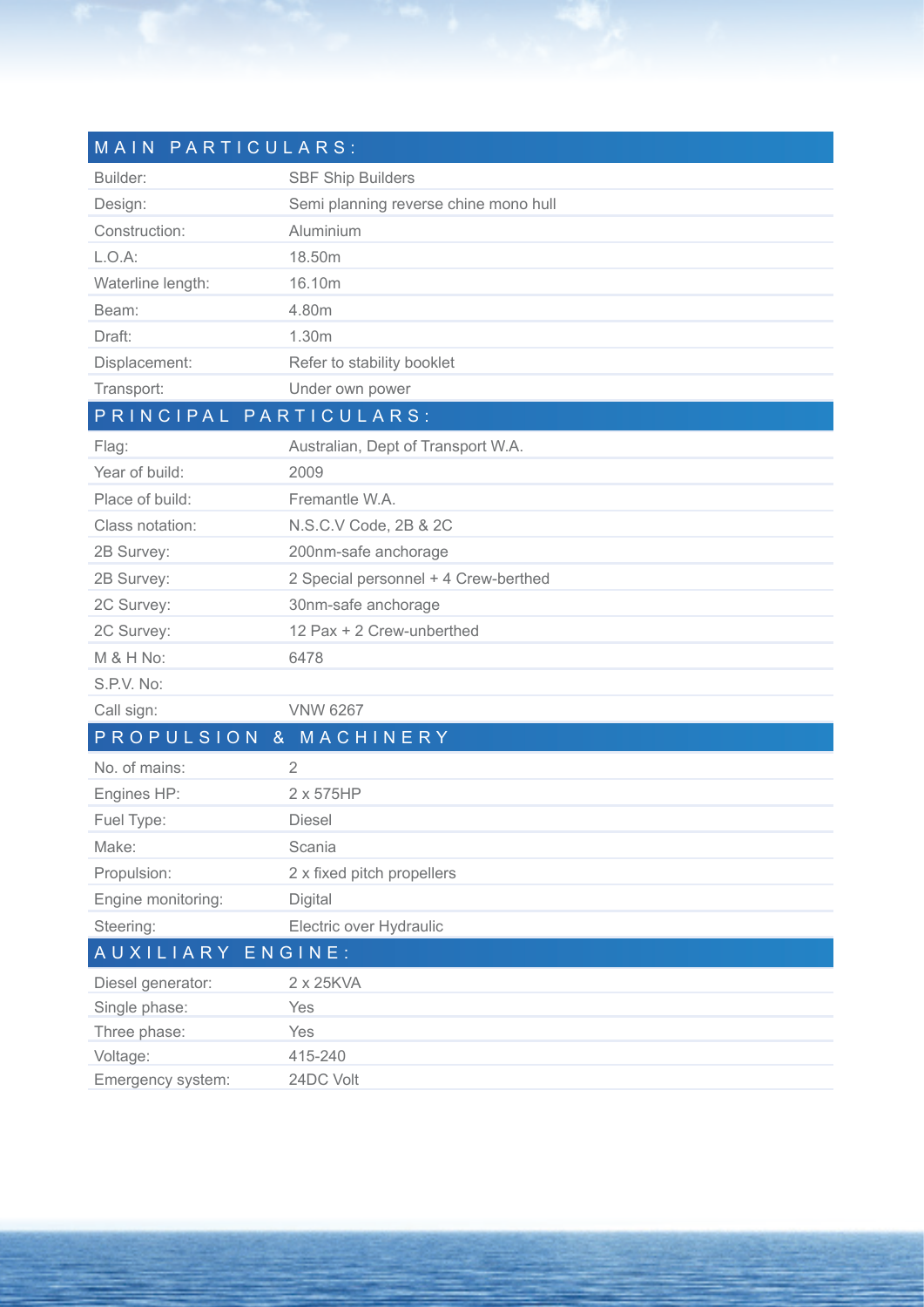| PERFORMANCE:                                    |                                           |
|-------------------------------------------------|-------------------------------------------|
| Economical speed:                               | 10 knots                                  |
| Cruise speed:                                   | 15 knots                                  |
| Max speed:                                      | 17 knots                                  |
| Fuel economical:                                | 60 litres p/hr                            |
| Fuel cruising:                                  | 120 litres p/hr                           |
| Fuel max:                                       | 170 litres p/hr                           |
| Range economy:                                  | 584 NM-30% reserve                        |
| Range cruising:                                 | 496 NM-30% reserve                        |
| Range max:                                      | 412 NM-30% reserve                        |
| LIGHTING:                                       |                                           |
| Floods:                                         | 2 x Fwd, 2 x Aft and 2 x port & starboard |
| Search <sup>-</sup>                             | 2 x Pistol grip x 360 degrees             |
| Environmental:                                  |                                           |
| PUBLICATIONS:                                   |                                           |
| To meet class survey &<br>industry requirements | Yes                                       |
| SAFETY GEAR                                     | FIRE<br>EQUIPMENT:<br>8 <sub>x</sub>      |
| To meet class survey &<br>industry requirements | Yes                                       |
| ACCOMMODATION:                                  |                                           |
| Quad berths:                                    | 1                                         |
| Total bunks:                                    | 4                                         |
| COMMON                                          | USER FACILITIES:                          |
| Galley:                                         | Yes                                       |
| Mess room:                                      | <b>Dinette</b>                            |
| <b>Showers</b>                                  | 1                                         |
| Toilets:                                        | 1                                         |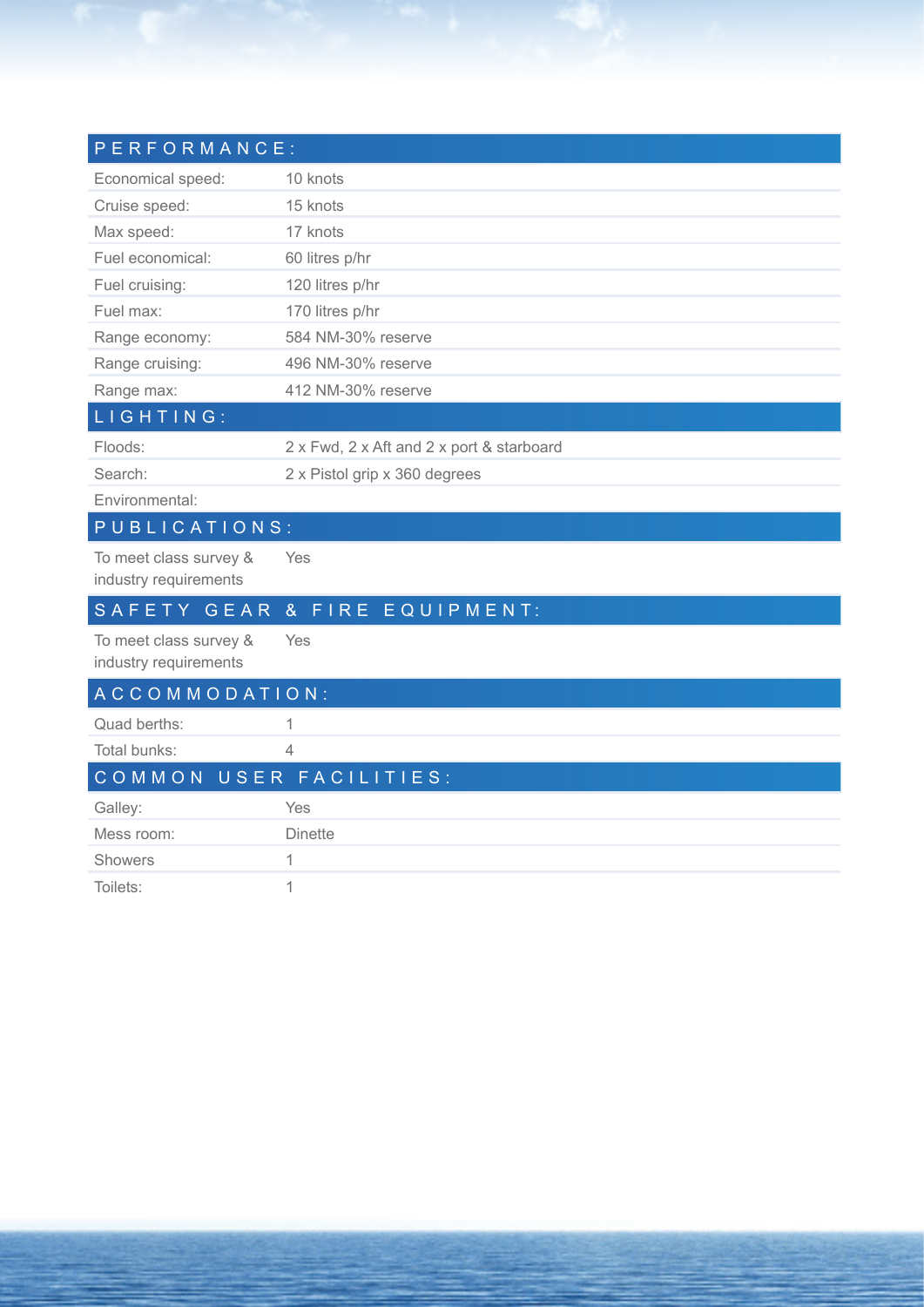|                           | CREW TRANSFER POINTS / HEIGHTS FROM WATER LINE: |
|---------------------------|-------------------------------------------------|
| Push up bow:              | 1900mm                                          |
| Open transom:             | 1100mm                                          |
| Alongside:                | 2000mm                                          |
| Alongside staircase:      |                                                 |
| DECK AREA:                |                                                 |
| Deck area:                | 33.60 M2 Accessible (100%)                      |
| Deck dimensions:          | 8.00 x 4.20 metres clear-internal               |
| DECK & CARGO              | CAPABILITIES:                                   |
| Deck strength:            | 6.0T refer to stability booklet                 |
|                           | CARGO FASTENINGS / CERTIFIED SWL POINTS:        |
| 10ft-Container footprints | 1                                               |
| Miscellaneous             | 4 x 800kg                                       |
| TANKS:                    |                                                 |
| Fuel oil:                 | 2 x 2500 litres (5000 Total)                    |
| Hydraulic oil:            | 1 x 260 litre                                   |
| Sludge:                   |                                                 |
| Fresh water:              | 1 x 1000 litres                                 |
| Diesel:                   |                                                 |
| FW monitoring:            | Manual                                          |
| <b>BILGE SYSTEMS:</b>     |                                                 |
| Bilge monitoring:         | Digital                                         |
| Automatic pumps:          |                                                 |
| Hand pumps:               | Yes                                             |
| Electric pumps:           |                                                 |
| Mechanical pumps:         | Yes x2                                          |
| Portable salvage pump:    |                                                 |
| FENDERING:                |                                                 |
| Aircraft tyres-stern:     | Yes                                             |
| COMMUNICATIONS:           |                                                 |
| CCTV:                     |                                                 |
| Computer:                 | Yes, email                                      |
| Mobile phone:             | Yes                                             |
| Satellite phone:          |                                                 |
| Loud hailer:              | Fore and aft-Rx and Tx                          |
| MF/HF Radio:              | Yes                                             |
| UHF radio:                |                                                 |
| VHF radio:                | Yes x 1 and 1 x portable                        |